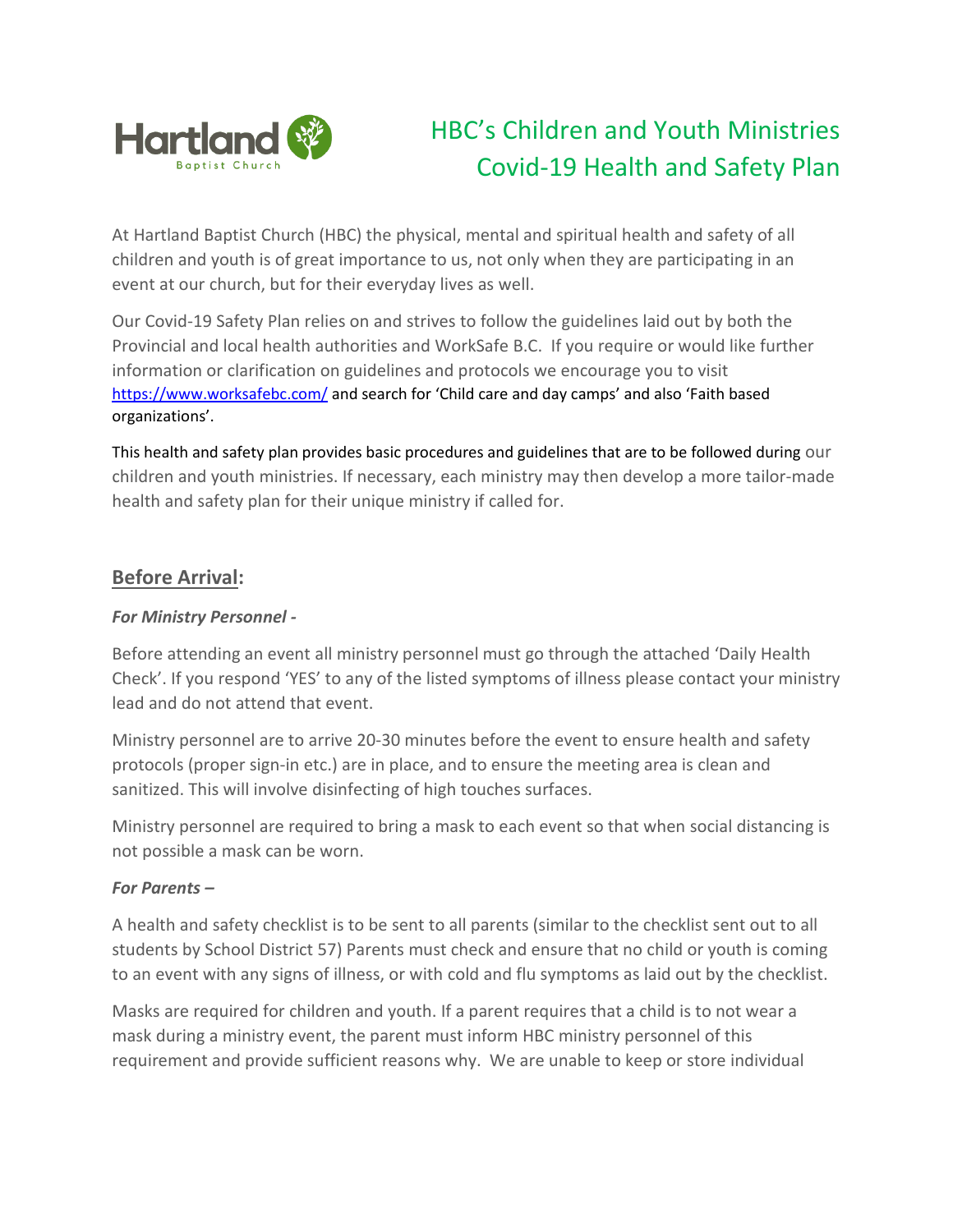masks at the church so if any masks are left after an event, for health and safety reasons, we will be required to dispose of them.

## **Upon Arrival:**

Only one entrance to the building will be used for each event.

During the drop off or pick up process social distancing (2m or 6ft) is to be observed by ministry personnel, children and youth, and parents.

All children and youth are required to sign in on arrival with their First and Last name (a contact phone number will be required IF the child or youth **is not yet registered** for the program, or if contact information has changed or there is a special circumstance.) This information is required both for emergencies and for contact tracing purposes.

Everyone entering the church is required to arrive with clean hands and sanitize their hands at the sign-in table (sanitizer will be provided).

Once having entered the building and signed in, children and youth will be directed to a designated area with appropriate activities available until the program begins.

Parents are to remain outside the building during drop off and pick up and while the event is happening, unless otherwise approved. If approved to enter, parents are required to self assess, sign in and follow all the same procedures required of other event attendees.

We request that people do not congregate or gather in groups outside the church during the drop off process.

# **During the Event:**

Efforts will be made to maintain social distancing during all activities, group times, and snack times. Some activities might prove difficult to fully maintain social distancing, but activities and games will be chosen to reduce the risk of contact and exposure. Activities will be avoided that require prolonged close contact.

All snacks will be store bought and individually wrapped, with as little handling by ministry personnel as possible. Only ministry personnel will distribute snacks and will sanitize their hands prior to distribution and will wear a face mask during distribution.

Ministry personnel will strive to maintain social distancing and are required to wear a mask in situations with prolonged close contact.

Frequent hand washing or hand sanitizing will be encouraged, as well as good respiratory etiquette practices.